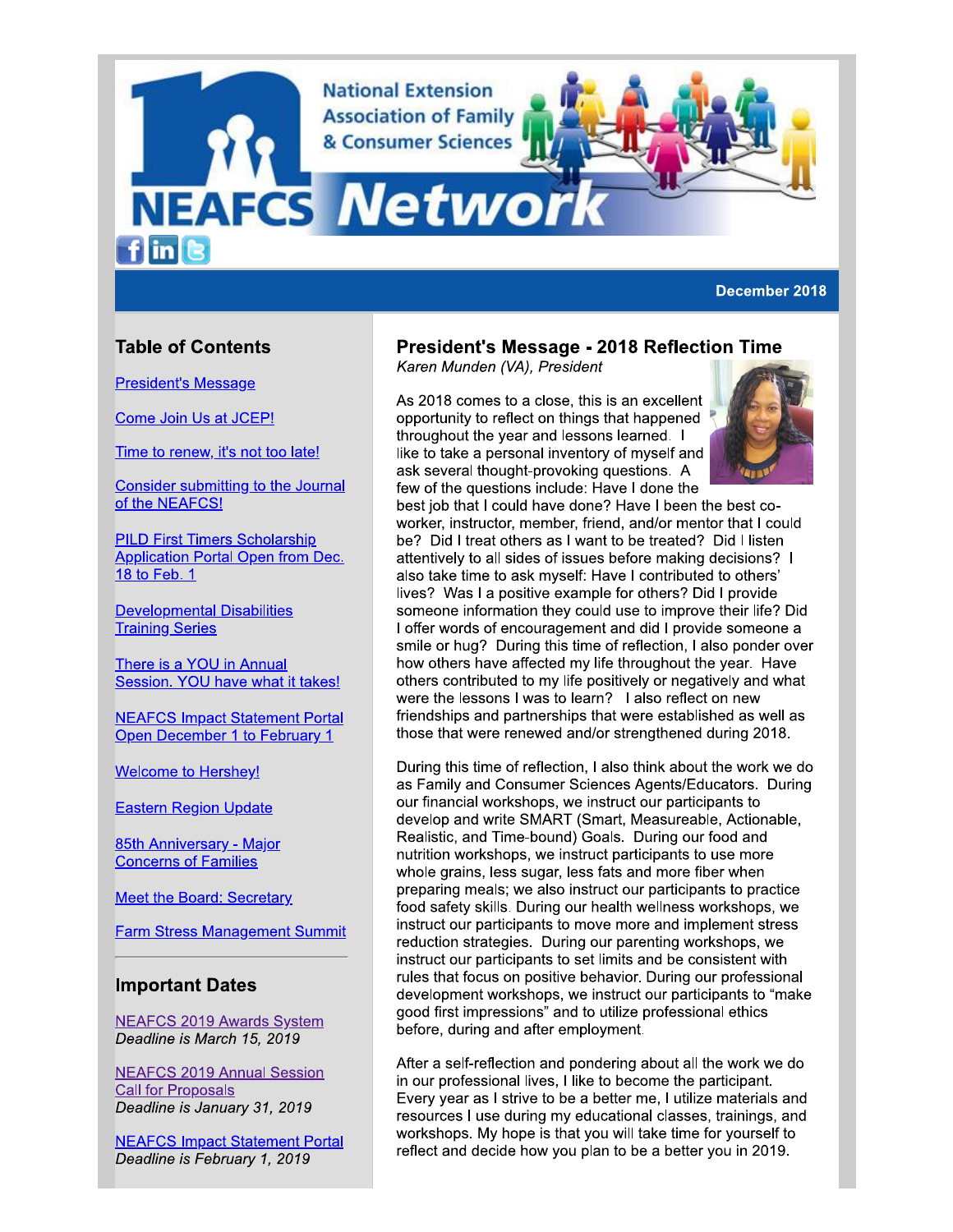**JCEP ELC Affiliate Scholarship Application** Deadline December 15, 2018

**NEAFCS PILD 1st Timer** Scholarship **Opening December 18th Deadline February 1st** 

### **Affiliate Annual Reports Due to National Office** December 31st

Membership Dues to National Office December 31st

**JCEP Extension Leadership** Conference (ELC) February 6-7, 2019 San Antonio, TX

**NEAFCS Webinar: Birds, Bugs,** and the Benefits of Collaboration in Supporting Children's Sense of **Wonder through Nature** April 10, 2019

### **PILD Conference** April 14-17, 2019 Arlington, VA

**Nat'l Urban Extension Conference** May 20-23, 2019 Seattle, WA

**NEAFCS 2019 Annual Session** Sept. 30 - Oct. 3, 2019 Hershey, PA

**NEAFCS 2020 Annual Session** September 14-17, 2020 Snowbird Resort, UT

# **ANNOUNCEMENT**

Michigan State University Extension is hosting the **Farm Stress Management Summit to** equip Extension professionals around the country with tools to work with farmers and to educate agribusiness stakeholders.

Join us in Lansing, Michigan, January 24 - 25, 2019, and learn to teach the Farm Stress Management curriculum that provides two workshops to help farmers manage stress and to help those who work with them learn techniques to connect farmers with resources.

It is an honor to be a part of the National Association of Family and Consumer Sciences, because of our dedication, service and commitment to empower others with knowledge and skills to improve their lives and make this a better place in which to live. Please be safe and enjoy the holiday season. I wish you a wonderful new beginning as we start a brand NEW YEAR!

Remember to look for the Hershey Kiss in this newsletter for your chance to be entered into the drawing for a FREE Annual Session Registration. Email me the location at kmunden@yt.edu. Good Luck!

**Back to top** 

# **Come Join Us at JCEP!**

Ellen M. Bjelland (ND), Central Region Director & Dianne Gertson (TX), Southern Region Director

Let's start at the beginning -- What is JCEP? The Joint Council of Extension Professionals (JCEP) is an umbrella organization that includes representatives from all



seven Extension professional associations, including NEAFCS, National Association of County Agricultural Agents (NACAA), National Association of Extension 4-H Agents (NAE4-HA), to name a few, plus USDA-NIFA staff. One of the primary goals of JCEP is to promote leadership through the JCEP Extension Leadership Conference (ELC).

The upcoming ELC conference will be at the Wyndham San Antonio Riverwalk in San Antonio, Texas, February 6-7, 2019. The theme for this year's conference is Cultivating Leaders (see https://www.jcep.org/elc). Conference sessions will provide professional development to address leadership and management skill development critical for emerging Extension leaders. These skills apply across all Extension program areas and JCEP member organizations.

During the ELC, there is time designated for NEAFCS attendees to gather and discuss issues relevant to our association. Speaking for all the Regional Directors, we highly encourage each NEAFCS Affiliate to send a representative to this conference. Recognizing that many of our Affiliates do not have the resources to send a representative, the NEAFCS Board of Directors is offering forty-five (45) \$350 scholarships to subsidize the cost of attendance. For more information, contact your Affiliate President or Regional Director.

### **Back to top**

## Time to renew, it's not too late!

Cindy Schlenker Davies (NM), Vice President of Member Resources

It seems like renewal time comes quicker every year. I hope you find being a member of NEAFCS is a benefit to you personally and professionally. Thank you for renewing your dues for 2019.



First time members welcome! We are so glad to have you join our National Association and your State Affiliate. Please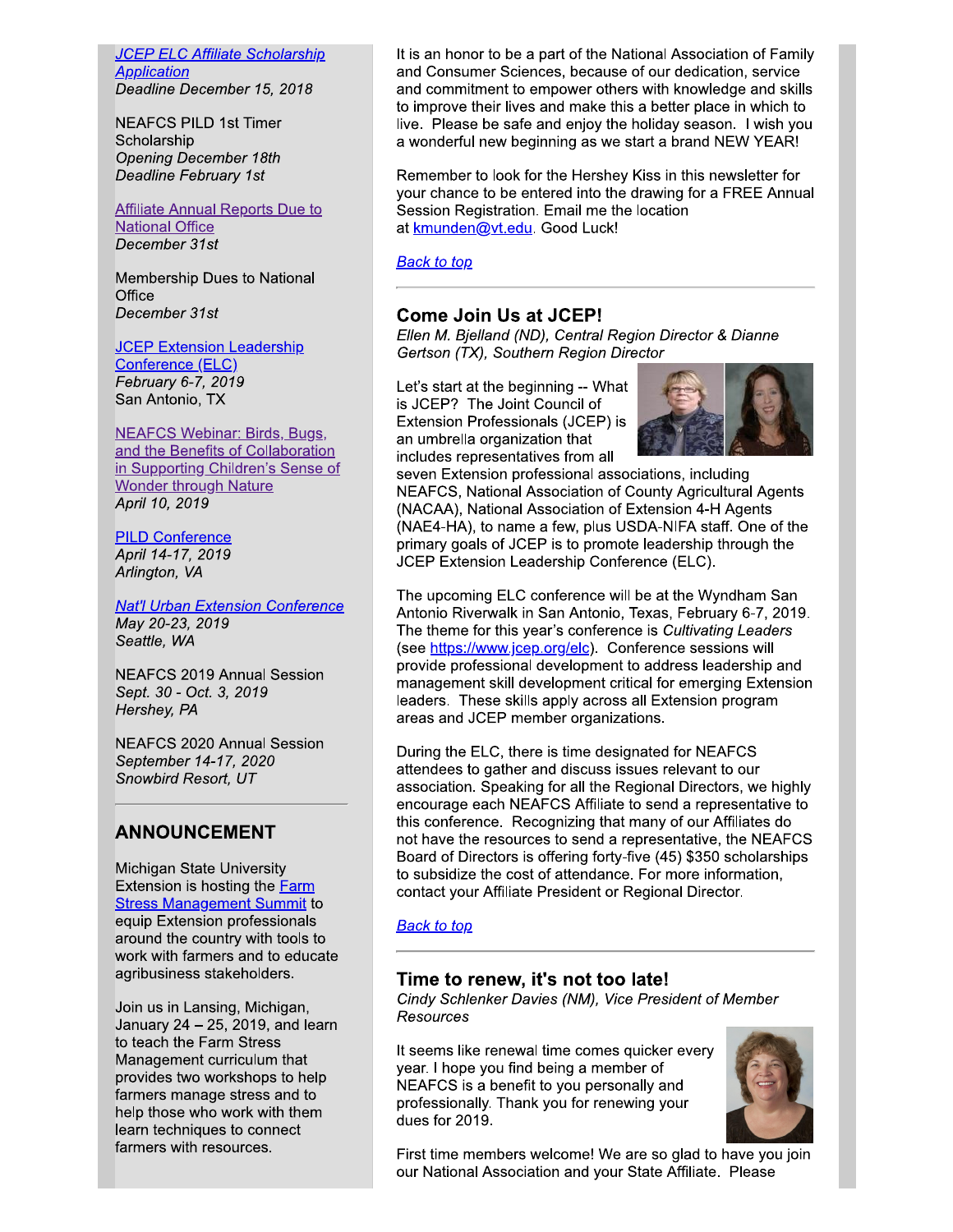## **IMPORTANT**

Please add the following two emails to your "safe sender" or "white lists" to ensure you continue to receive emails from NEAFCS as we move to a new system.

neafcs@memberclicks-mail.net

### neafcs@www-neafcs.ccsend.com

For those of you accessing your email through a work email server, you may wish to share this information with your IT person and ask for their help in ensuring the email addresses are added to your safe sender lists.

consider attending Annual Session in Hershey, Pennsylvania this year. We have a special event for our new members at the annual session!

Our subcommittees are up to some exciting things!

The Journal committee is an active group; notice their article in this newsletter. We are highlighting Julie Garden-Robinson's article, "Faith Communities Alive: Evaluation of a Nutrition and Fitness Intervention Implemented in Faith Communities."

Michelle Brill from the diversity committee has some great resources for working with developmental disabled individuals. Check out Michelle's article this month!

The Diversity committee would like you to check out the Diversity resources link:

https://neafcs.memberclicks.net/member-resources--diversity-resources. Check back often as more resources will be added.

As we wrap up 2018, I'd like to wish you all a joy filled Holiday season.

Article Highlight: Faith Communities Alive: Evaluation of a Nutrition and Fitness Intervention Implemented in Faith Communities

Article by Julie Garden-Robinson, North Dakota

Faith communities can be instrumental in health outreach, but few evaluations studies have been conducted in Midwestern states. The goal of the North Dakota Extension-led Faith Communities Alive project was to provide collaborative training, tools and support for volunteer leaders in addressing healthful eating, physical activity and health. This article describes the process of launching an initiative in 25 faith communities and provides evaluation outcomes using common tools. Evaluation results showed that faith communities made strides in creating sustainable healthrelated programs. This project represents a programming opportunity for Family and Consumer Sciences educators in the community setting.

Read the whole article on pages 27-43 in the 2018 The Journal of the National Extension Association of Family and **Consumer Sciences** 

**Back to top** 

# **Consider submitting to the Journal of the NEAFCS!**

Meagan Brothers (IN), Marketing Officer - Journal Editorial **Subcommittee of Member Resources** 

As you have surely already seen, the Journal of NEAFCS has been published online. What great work our colleagues are doing in their communities! This is a great time to start thinking about how you can let your own light shine and submit an article to the Journal for



2019. To learn more about submitting an article and being involved as a reviewer, go to

https://neafcs.memberclicks.net/journal-of-neafcs.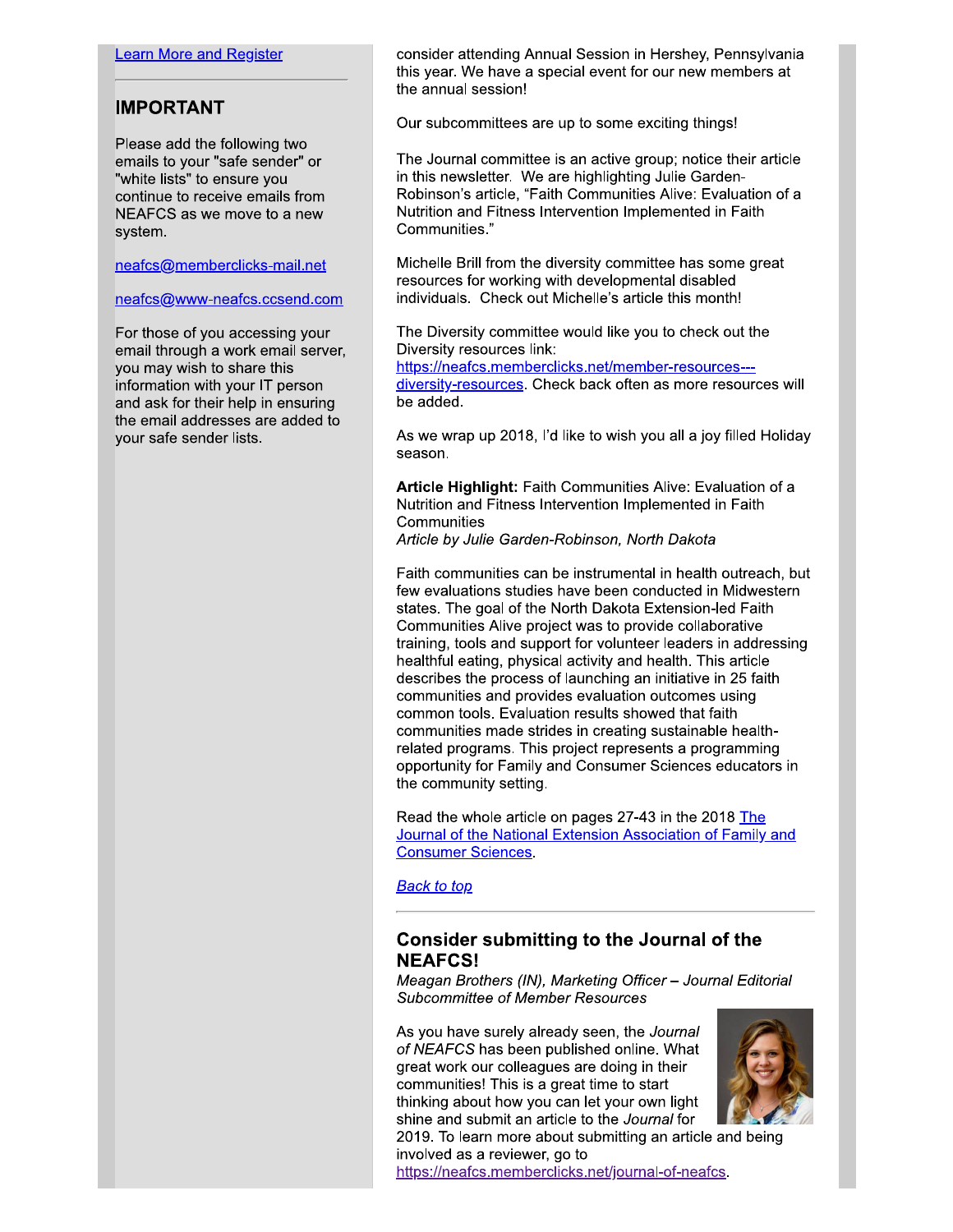Submissions are que Aprii 1, 2019, so you have pienty of time to pian and write.

**Back to top** 

Public Affairs & PILD Planning Team Member

The 2018 Public Issues Leadership Development (PILD) Conference Will be April  $14-17$ , 2019 at the Hyatt Regency Crystal City

Submissions are due April 1, 2019, so you have plenty of<br>
to plan and write.<br>
Back to top<br>
<br> **PILD First Timers Scholarship Application**<br> **Portal Open from Dec. 18 to Feb. 1**<br>
Julie Garden-Robinson (ND), Vice President of<br> in Arlington, VA. Past PILD attendees have found this  $\overline{\phantom{a}}$ professional development experience very valuable, so be sure to read their reflections on the NEAFCS website.  $\overline{a}$ 

PILD first-time attendees may be eligible for one of the twenty \$300 NEAFCS 1<sup>st</sup> Timer's scholarships. Contact your affiliate President if you wish to be considered for the state PILD team and this award. Only one scholarship per affiliate. The scholarships are awarded on a first come, first serve basis among those who complete the application as directed.  $\overline{\phantom{a}}$ Attendees are required to submit a reflection article and photo aπer participating.

The PILD scholarship applications are collected online at www.nearcs.org. The PILD conference is sponsored by the Joint Council of Extension Professionals  $(\mathsf{JCEP})$ . Go to www.jcep.org/plid for up-to-date conference information. You ` op
qf\_-`
 j Page. Conference registration *opens January 2, 2019*. Early Bird Registration is due by March 22, 2019.  $\,$ 

Michelle F. Brill (NJ), Diversity Subcommittee Member

Www.ileants.org/. The Pricial connection is sponsored by the<br>
Joint Council of Extension Professionals (JCEP). Go to<br>
www.jcep.org/pild for up-to-date conference information. Yo<br>
also can find the link on the NEAFCS Public The CDC reports there are over  $s$  ix million individuals in the U.S. with developmental disabilities including 1 in 6 children.<br>— Developmental disabilities include Learning Disabilities, Attention Deficit Hyperactivity<br>-Disorder, Autism Spectrum Disorder, intellectual ∎ Disability and others. Individuals with developmental disabilities are protected under federal and state discrimination laws and are sometimes an underserved

audience in diversity and inclusion efforts.

Cooperative Extension is an equal access/equal opportunity institution and as such does not exclude, and would benefit from welcoming individuals with disabilities into its programming. In order to ensure that programming is accessible and appropriate for all audiences, Extension equeators need a foundation of knowledge about developmental disabilities and how to effectively adapt their programs to meet their audiences learning needs.

Rutgers Cooperative Extension FCHS and 4-H faculty created the *Developmental Disabilities Training Series*, a five-part course that furthers understanding of the needs,

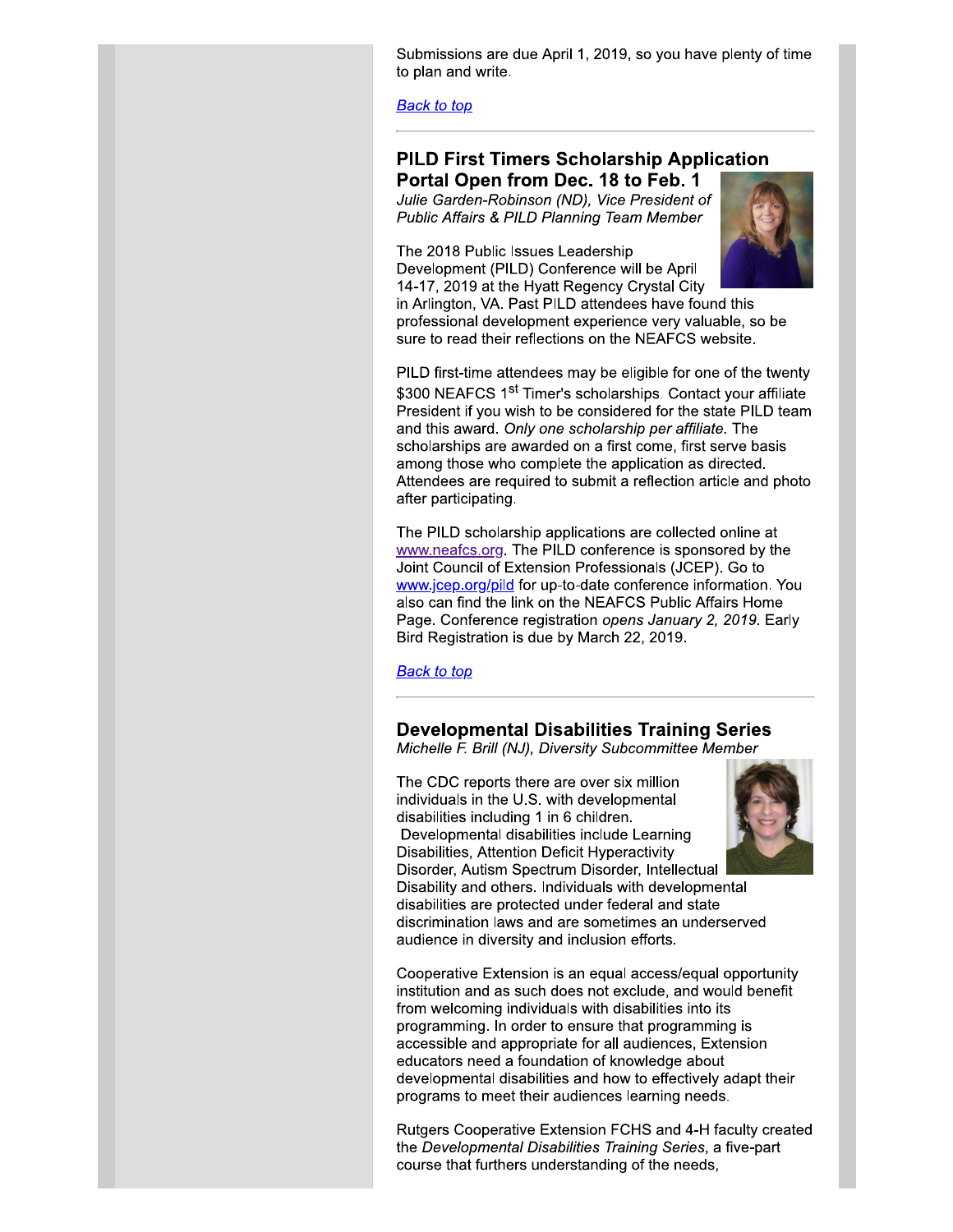characteristics and rights of individuals with developmental disabilities and provides inclusive educational strategies. The course is suitable for Extension personnel, volunteers and non-formal educators who design and implement programs for youth and adults with disabilities who participate in school and community-based programs.

The course includes: Overview of Disabilities; Disabilities and Learning: Understanding and Managing Behavior: Visual Supports; and Disabilities Laws, Program Accommodations and Modifications. The Developmental Disabilities Training Series is available as an online non-credit course through Colorado State University at

https://www.online.colostate.edu/badges/developmentaldisabilities/

The partnership with CSU evolved from our participation in eXtension's Diversity and Inclusion Issue Corps. In-person training can also be arranged by contacting Michelle Brill brill@njaes.rutgers.edu or Jeannette Rea-Keywood reakeywood@njaes.rutgers.edu.

**Back to top** 

## There is a YOU in Annual Session. YOU have what it takes!

Jayne McBurney (NC), Vice President for Professional Development

It is the end of the year, you are working on reports, data is collected and analyzed, and success and impact stories are written. Now, gather that information and write a proposal for our 2019 Annual Session in Hershev!



I have just reviewed the results of surveys from the 2018 Annual Session in San Antonio, and there were many comments related to the concurrent sessions. Comments were made about too many sessions in one content area and not enough in another. Our members want programs that they can duplicate at the county level, not just statewide programs. This is where YOU come in...

Do you know that the content of your professional development is YOUR responsibility as a member of NEAFCS? Proposals selected for the Annual Session are based on submissions from YOU! Have you accomplished something this year, or last, or the past three years together that made a difference in your community? What have been your great successes in programming? Do you conduct programs that are new and unique? Have you brought back training in basic skills that is innovative and/or successful? If so, YOU have what it takes.

The Request for Proposals for Annual Session opened on December 1<sup>st</sup> and will remain open until January 31, 2019. Now is the time to collect all your information and concisely present it in a proposal. Not sure what to include? Participate (or watch the recorded session) our "Tips & **Tricks for Submitting a Successful Concurrent** Session/Showcase of Excellence/Ignite or World Café Proposal" webinar on December 12 at 3:00 pm Eastern. Marcia Parcell and Candace Heer of our Professional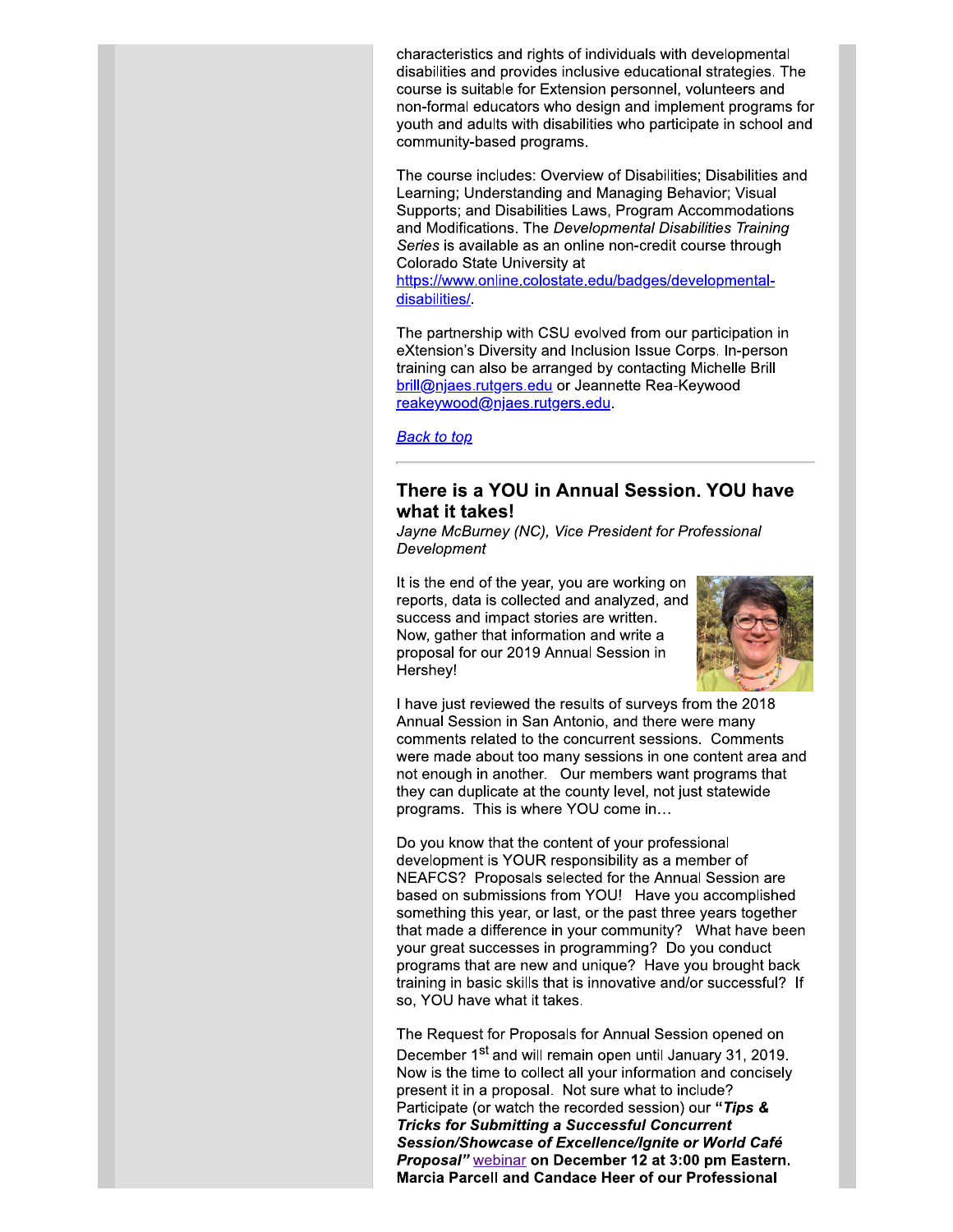### Development Committee will give you all the details you need to write your proposal.

Gather all your program details, successes, and impacts. YOU have what it takes!

**Back to top** 

# **NEAFCS Impact Statement Portal Open December 1 to February 1**

Julie Garden-Robinson (ND), Vice President for Public Affairs

We invite all affiliates to submit impact statements for potential inclusion in the 2019 **NEAFCS Impact Statements! These statements** are used widely to show what our programs accomplish nationwide.



Each state is encouraged to submit one to three high-impact programs in one or more program/subject areas. In 2019, we are adding a new category: disaster education.

Click on the "Public Affairs" tab and the "Education" section of the NEAFCS website to view the NEAFCS impact report archives and also review tips about writing powerful impact statements. We encourage submission of high-resolution photos. The review committee looks forward to reading about the impacts your programs have made in the past year.

Visit www.neafcs.org to submit your state's impact statements.

**Back to top** 

### **Welcome to Hershey!**

Lynn James (PA), Tri-liaison, 2019 NEAFCS Annual Session

September 2019 may seem like a long way off. but I want to be the first to welcome you to the "Sweetest Place on Earth, Hershey PA" for our next NEAFCS annual conference. As tri-liaison, I have been asked to write this initial article about the next conference. Why did we pick Hershey PA



you may ask? There are so many reasons! Here is a list of some and we will highlight more reasons in future articles.

- Explore the rich cultural history of Milton Hershey, great industrialist, philanthropist, visionary educator and humanitarian. Learn more at the Hershey museum.
- Chocolate! Our Opening Session will be at Chocolate World, where you can smell, taste, and create your own chocolate bars, and learn about everything chocolate. Even the town's street lights are shaped like Hershey kisses!
- Tour Hershey Gardens, with 23 themed gardens, over 275 varieties in the rose garden, an extensive herb garden, children's garden, Japanese garden, and more. It also includes a Butterfly Atrium, with more than 400 tropical and North American varieties.
- The outstanding hotel, Hershey Lodge, will be our base. But make time to visit the historic Hershey Hotel,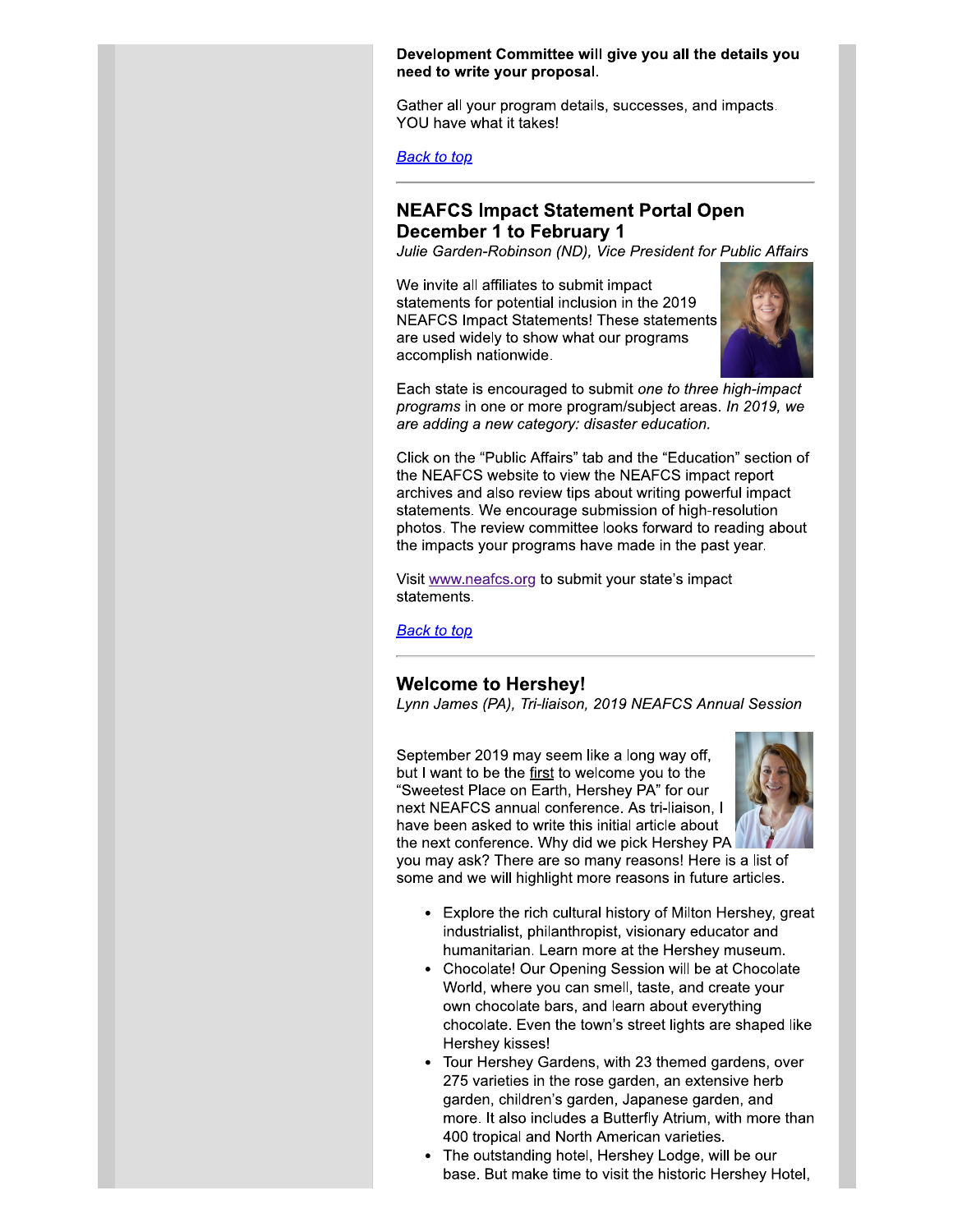which has a premier spa. Chocolate bath or shower anvone?

Of course, if you and your family want to visit the worldfamous Hersheypark, plan to come the weekend before, which is the last days of the regular season.

I hope you are getting as excited as we are in Pennsylvania to have you visit. It truly will be a sweet experience!

**Back to top** 

## **Eastern Region Update**

Sharon McDonald (PA), Eastern Regional Director

Greetings from the East,

Our tri-liaisons, Theresa Mayhew, Lynn James and **Denise Continenza**, continue to work with the National Office and VP of Professional



Development on the annual session in Hershey, September 2019. At this point many people have volunteered for the various committees but we are still in need of committee members and chairs. While the East may be small in numbers of members, we are a talented and dedicated group.

Please feel free to contact one of these individuals to see what slots need to be filled!

The Pennsylvania Affiliate held a meeting this fall and elected new officers for 2019. Congratulations to Amber Denmon, President, Mandel Smith, President Elect, Elaine Smith, VP Awards, Denise Continenza, VP Professional Development, Jacqueline Amor-Zitzelberger, VP Member Resources, Stacy Reed, VP Public Affairs, Laurie Welch, Secretary and Kathy DiGuiseppe, Treasure.

Happy Holidays to everyone!



### <u>Back to top</u>

## 85th Anniversary - Major Concerns of Families

Jan Scholl (PA), 85<sup>th</sup> Anniversary Committee member

During the NEAFCS 85<sup>th</sup> anniversary, you might want to interview longtime current or retired members for your historical records. If you are recording the interview, start by saying the date and where the interview takes place. Introduce yourself, the interviewee, and the



topic of the interview. You might ask some of these questions and/or include some of your own depending on the person. It might be easier for current members to fill out a form but they also might enjoy being interviewed.

1. Where did you grow up and go to high school and college?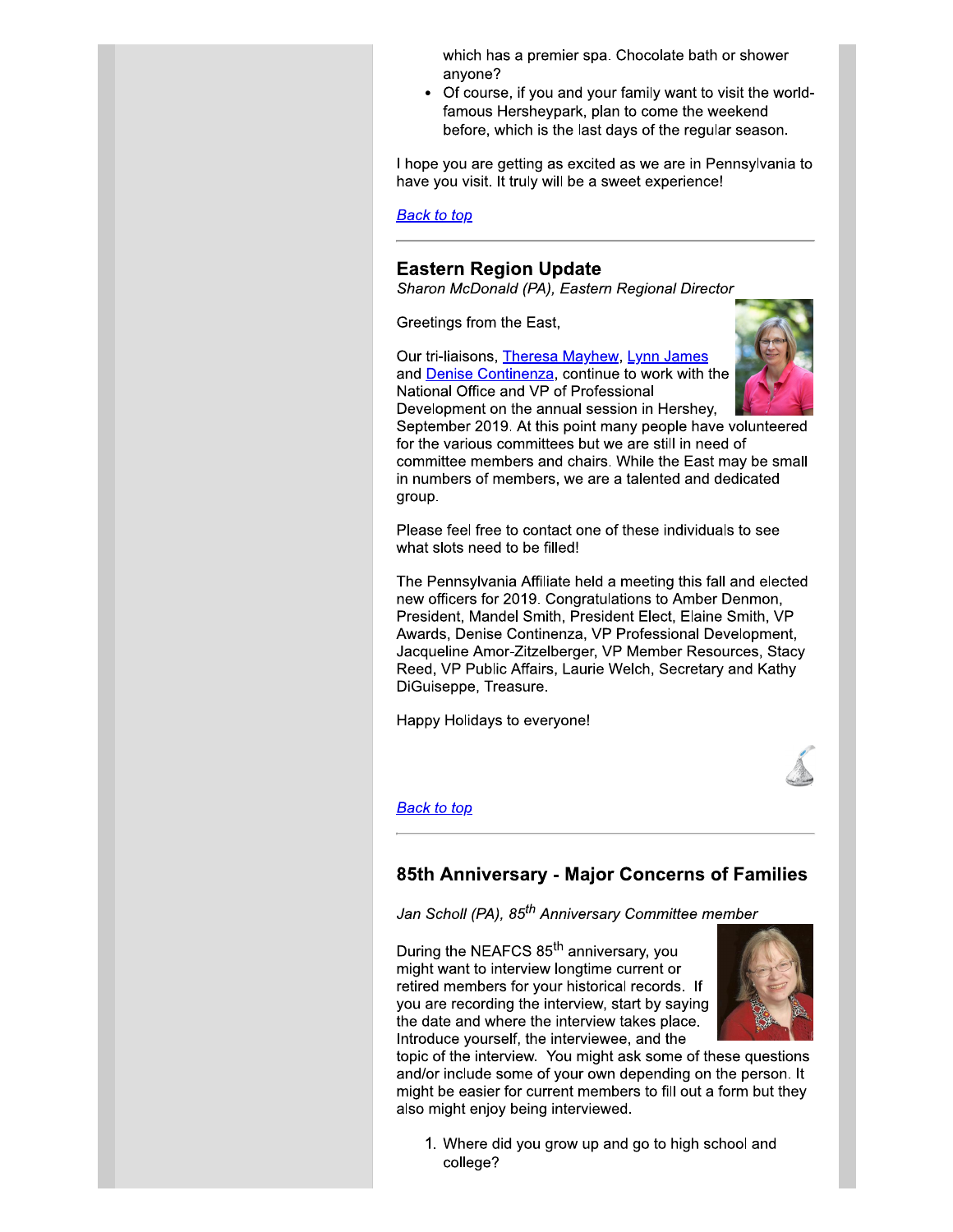- 2. You were a family and consumer sciences educator (home economics agent) in county? Did you ever work in another state?
- 3. Why did you choose this location?
- 4. Were you a specialist or a district educator?
- 5. How many agents (educators) were in the state at the time? How many were in FCS?
- 6. What were the major problems (challenges) in your community?
- 7. Did you travel in your position for conferences or work?
- 8. Were you part of state or national professional organizations? Did you hold any offices?
- 9. What was your first experience in county?
- 10. What event made you feel you had been accepted by your county? Do you remember or recall anything that got you "over the hump"?
- 11. Who were the Extension personnel in your office and was there someone who mentored you?
- 12. What unusual activities were you involved in?
- 13. Were you known throughout the county for specific expertise or programs?
- 14. How did you plan your annual program?
- 15. What do you think was your greatest Extension accomplishment?
- 16. Did you have advisory committees? How did they work?
- 17. How did you keep up to date on subject matter?
- 18. Did you have frustrations or "down days"?
- 19. What are your current hobbies or activities since retirement?
- 20. Do you think Extension is as important today as it once was?
- 21. What else would you like to say?

The interview should be translated in text as well as in an electronic format. Consider setting up a collection of your state's Extension FCS materials and send them to your university's library archives.

### **Back to top**

### **Meet the Board: Secretary**

Jessica Trussell (MO), Secretary

Hello from the Show-Me State! I am excited to be serving as the Secretary of NEAFCS for the next two years. I have already learned so much and I am excited to serve with this excellent board. A little background about myself. I have most recently served on the



arrangements subcommittee for the past three years. I have also held a number of positions within our Missouri affiliate chapter, including president, president-elect, secretary, and other vice president positions. I certainly encourage all members to look at where and how they can serve within their state affiliate and consider serving at the national level as well.

Personally, I am a north Missouri girl and when I was five, I said I was going to be a Tiger like my daddy. Luckily, that worked out and I was able to obtain both my bachelor's (psychology) and master's (human development and family